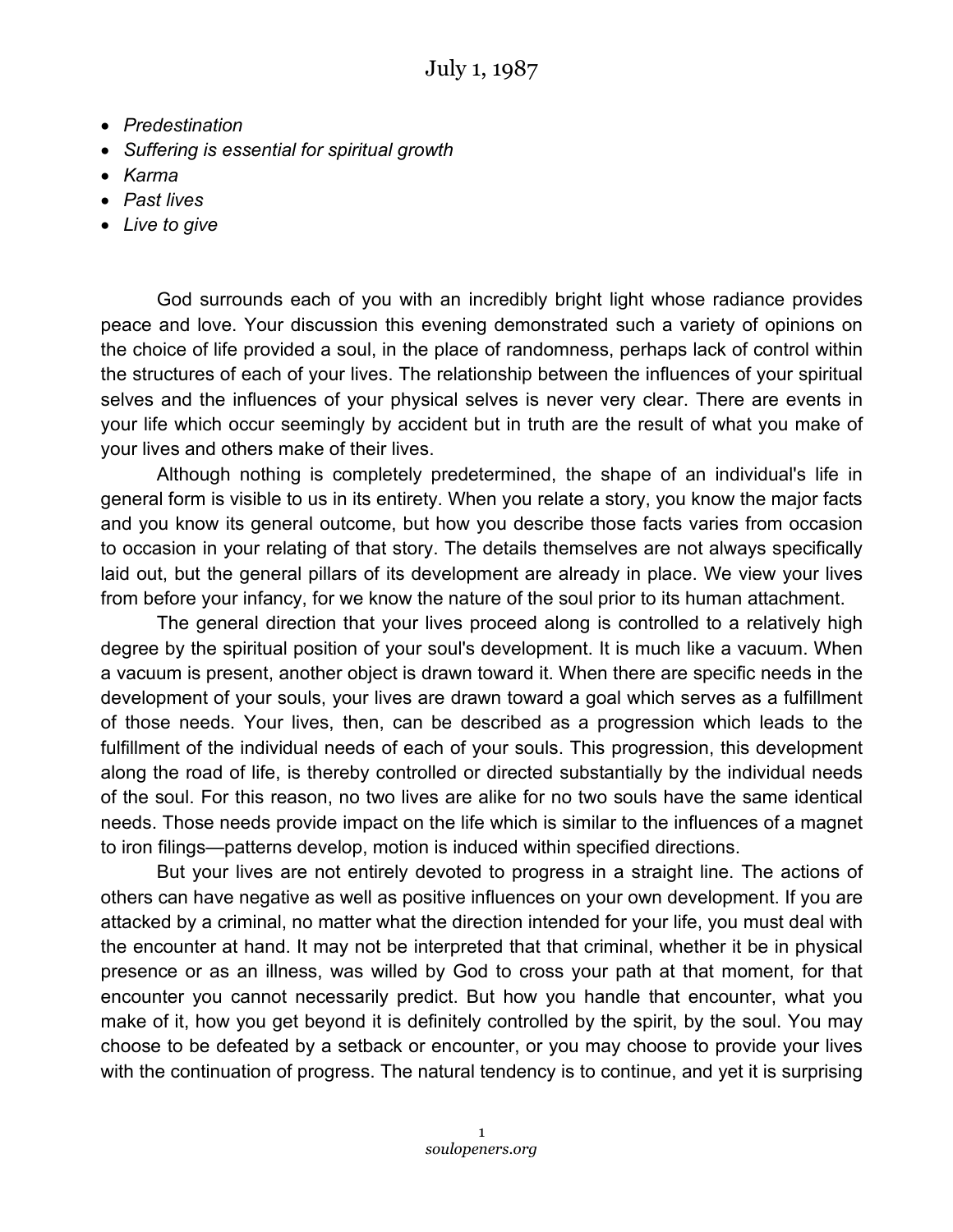how many choose to reject that progress and rather become entwined in the complications of the moment.

The specifics of your lives are not predetermined, but the potential for the development of your human existence is. There are acts of nature having impact on your lives which in themselves are not predetermined, and yet if you are the victim of a natural disaster, your lives brought you to the position wherein the disaster had an effect, had an encounter with you. Your guides and God do not cause misfortune to cross your lives, but they lead your lives in directions which may lead to such adversity. You are not prevented from such encounters, for it is in experiencing them that you grow. Much already has been said about this. It is most important simply to recognize that your lives and the direction your lives take are the direct result of the spirituality of your existence.

We have spoken before of randomness and acknowledged its existence. There are events which happen by chance, and yet life is not to be considered an endless series of random events. Randomness is a part of life as seasoning is a part of cooking—it helps in adding character, but it is not the main purpose. You should not be overly concerned about the randomness in life except that it exists, but do not dwell on its importance for it is ultimately unimportant. What matters is how you live your lives. It is not what happens by chance to your lives.

There is little that can be fully understood relating to suffering, to illnesses of others, illnesses of your own, but it is important that you recognize that such suffering is essential to your growth. It does not merely provide an opportunity…it is essential. There are those who live lives seemingly devoid of suffering, but who are you to know what lies within another's life? What does another feel? What emotions, what thoughts, what concerns does another experience? What you observe on the surface is not the whole story. There is no one who goes through life untouched by issues of suffering or agony of the spirit. That is a part of the human condition for all people. There are those who seem to suffer disproportionately to those around them, but you cannot equate one's suffering as being greater than another. You cannot judge that someone is having a harder time of life than another, particularly when you recognize that many souls are given several lives. You do not know what has come before and you have no idea what lies in the future. All you can see is an instant. Such a brief view of life is hardly grounds for judging whether one has a more difficult time of life or an easier time of life.

Life is a continuum. It is a series of many, many events. One event does not make a life. One event cannot characterize that life. Life as you see it around you could be considered an event of a moment's duration. If you feel you suffer disproportionately, consider that it is only a moment. It is not a whole life. If you feel in some way guilty in not experiencing the hardships that many must endure, you cannot fully know what you have experienced in a prior life or what events await you in the future. It serves no purpose to make such measurements. One can merely recognize the fact that one is alive, one is